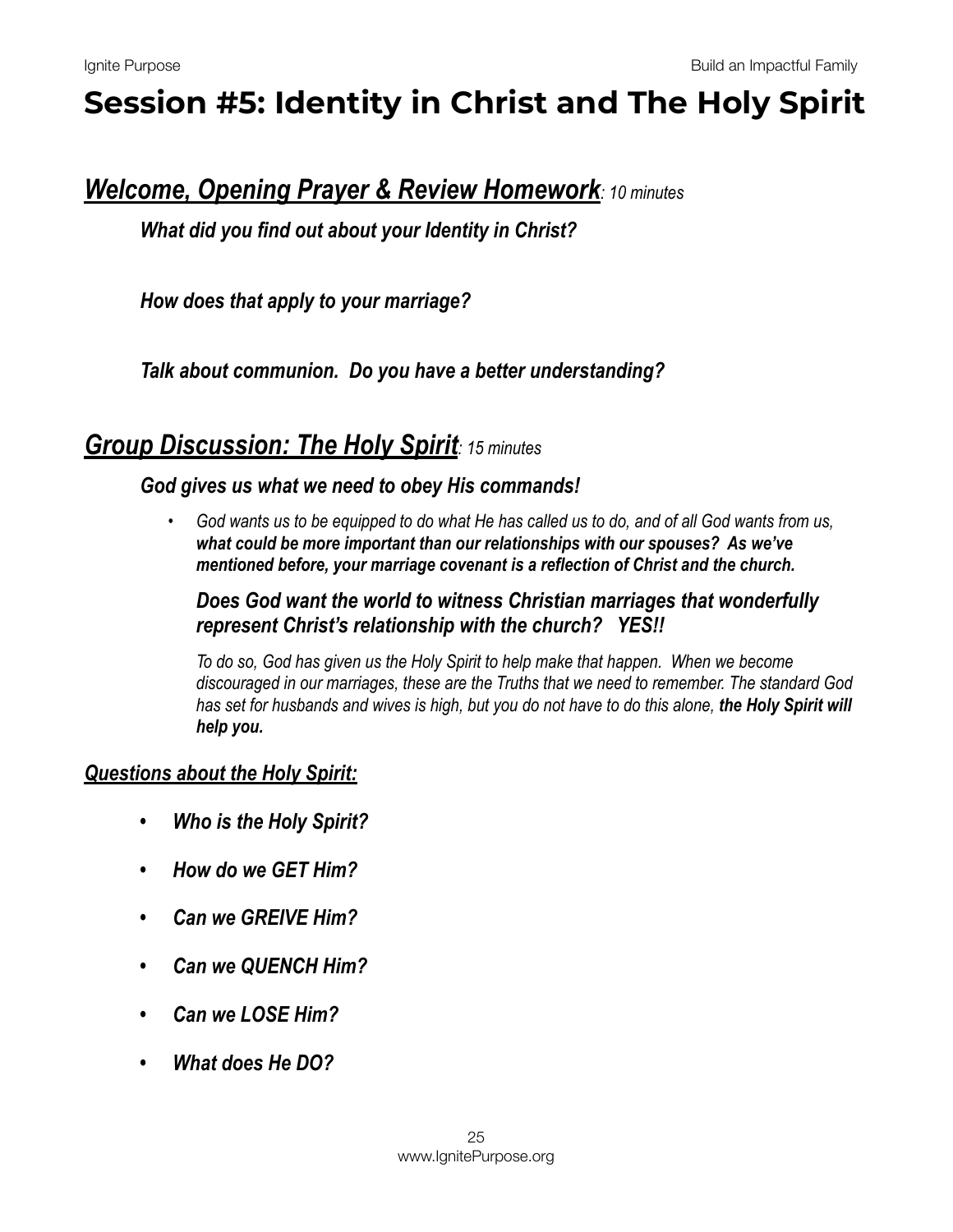## *Who is the Holy Spirit?*

#### *We find the Holy Spirit all through the OLD Testament.*

- *• We see the Holy Spirit mentioned in [Genesis 1:2](https://www.biblegateway.com/passage/?search=Genesis+1:2&version=NIV) at the beginning.*
- *• He was prophesied about in [Ezekiel 36:26,](https://www.biblegateway.com/passage/?search=Ezekiel+36:26&version=NIV) and [Joel 2:28-29](https://www.biblegateway.com/passage/?search=Joel+2:28-29&version=NIV).*

## *The Holy Spirit is part of the TRINITY. What is the TRINITY?*

- *• God the Father*
- *• God the Son*
- *• God the Holy Spirit*

#### *How do we GET the Holy Spirit?*

#### *In the NEW Testament, John the baptist said (in Matthew 3:11).*

*• 11 "I baptize you with water for repentance. But after me comes one who is more powerful than I, whose sandals I am not worthy to carry. He will baptize you with the Holy Spirit and fire.* 

#### *Also see John 20:22:*

*• 22 And with that he breathed on them and said, "Receive the Holy Spirit.* 

#### *Also see John 14:15-18:*

*• 15 "If you love me, keep my commands. 16 And I will ask the Father, and he will give you another advocate to help you and be with you forever— 17 the Spirit of truth. The world cannot accept him, because it neither sees him nor knows him. But you know him, for he lives with you and will be in you. 18 I will not leave you as orphans; I will come to you.* 

#### *Also see Acts 2:38:*

*• 38 Peter replied, "Repent and be baptized, every one of you, in the name of Jesus Christ for the forgiveness of your sins. And you will receive the gift of the Holy Spirit.* 

#### *Also see Ephesians 1:13:*

*• 13 And you also were included in Christ when you heard the message of truth, the gospel of your salvation. When you believed, you were marked in him with a seal, the promised Holy Spirit,* 

#### *Where does He LIVE?*

#### *Read 1 Corinthians 6:19:*

*• 19 Do you not know that your bodies are temples of the Holy Spirit, who is in you, whom you have received from God? You are not your own;* 

#### *Can we QUENCH Him?*

#### *Read 1 Thessalonians 5:19:*

*• 19 Do not quench the Spirit.* 

#### *Can we GREIVE Him?*

#### *Read Ephesians 4:30:*

*• 30 And do not grieve the Holy Spirit of God, with whom you were sealed for the day of redemption.* 

26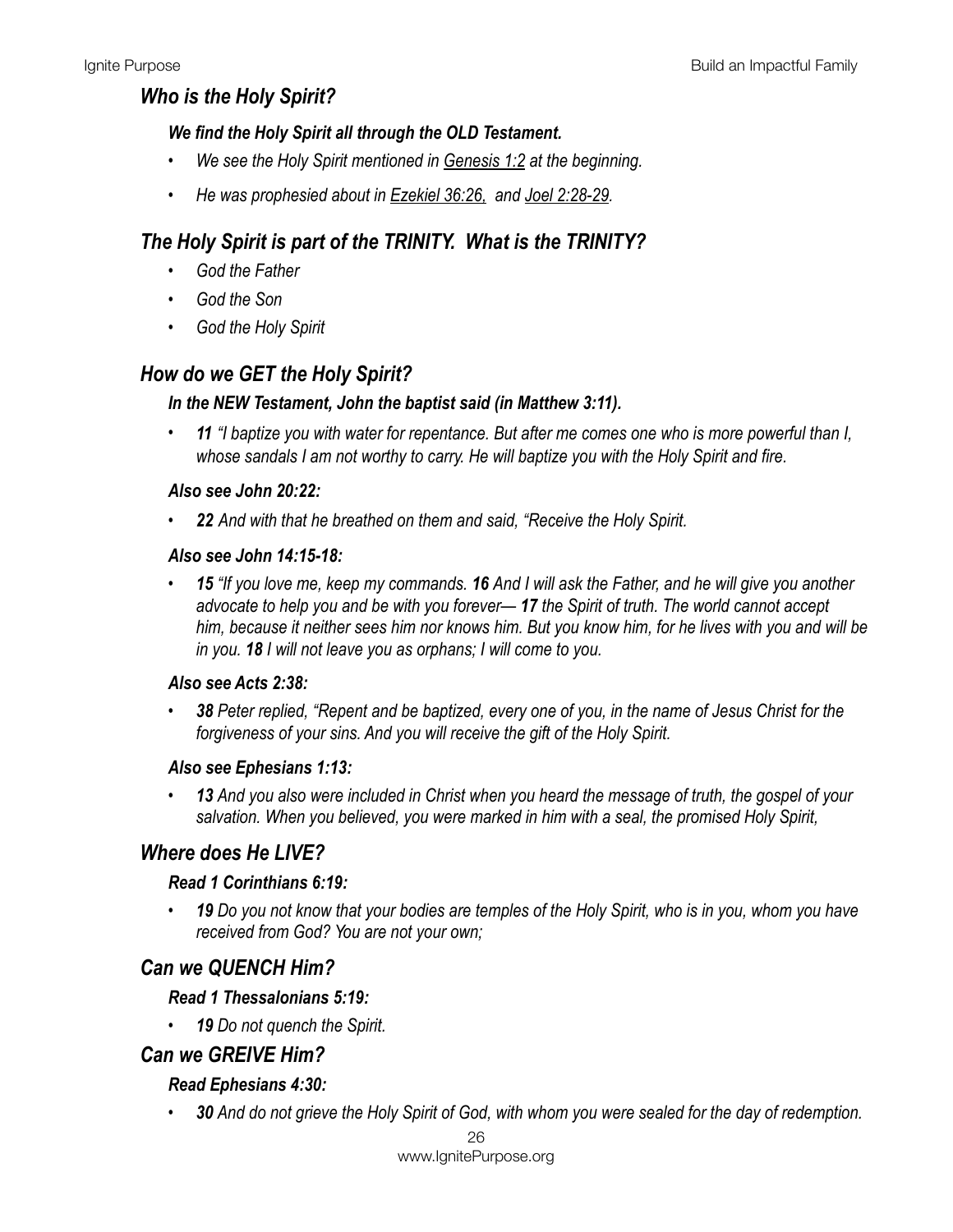## *What does He DO?*

#### *As children of God, we are SEALED. Read Romans 8:14-17:*

*• 14 For those who are led by the Spirit of God are the children of God. 15 The Spirit you received does not make you slaves, so that you live in fear again; rather, the Spirit you received brought about your adoption to sonship. And by him we cry, "Abba, Father." 16 The Spirit himself testifies with our spirit that we are God's children. 17 Now if we are children, then we are heirs—heirs of God and co-heirs with Christ, if indeed we share in his sufferings in order that we may also share in his glory.* 

#### *The Holy Spirit CONVICTS us. Read John 16:8-11:*

*• 8 And He, when He comes, will convict the world concerning sin and righteousness and judgment; 9 concerning sin, because they do not believe in Me; 10 and concerning righteousness, because I go to the Father and you no longer see Me; 11 and concerning judgment, because the ruler of this world has been judged.* 

#### *The Holy Spirit TEACHES us. Read John 14:26:*

*• 26 But the Advocate, the Holy Spirit, whom the Father will send in my name, will teach you all things and will remind you of everything I have said to you.* 

#### *Also see Luke 12:12:*

*• 12 for the Holy Spirit will teach you at that time what you should say.".* 

#### *The Holy Spirit HELPS us. Read John 16:13-14:*

*• 13 But when he, the Spirit of truth, comes, he will guide you into all the truth. He will not speak on his own; he will speak only what he hears, and he will tell you what is yet to come. 14 He will glorify me because it is from me that he will receive what he will make known to you.* 

#### *Also see Romans 8:26-27:*

*• 26 In the same way, the Spirit helps us in our weakness. We do not know what we ought to pray for, but the Spirit himself intercedes for us through wordless groans. 27 And he who searches our hearts knows the mind of the Spirit, because the Spirit intercedes for God's people in accordance with the will of God.* 

#### *The Holy Spirit COMFORTS us. Read 2 Corinthians 1:3-4:*

*• Praise to the God of All Comfort - 3 Praise be to the God and Father of our Lord Jesus Christ, the Father of compassion and the God of all comfort, 4 who comforts us in all our troubles, so that we can comfort those in any trouble with the comfort we ourselves receive from God.* 

#### *The Holy Spirit gives us POWER. Read 2 Luke 24:49:*

*• 49 I am going to send you what my Father has promised; but stay in the city until you have been clothed with power from on high."* 

#### *Also see Acts 1:8:*

*• 8 But you will receive power when the Holy Spirit comes on you; and you will be my witnesses in Jerusalem, and in all Judea and Samaria, and to the ends of the earth."* 

#### *Also see Philippians 4:13:*

*• 13 I can do all this through him who gives me strength.*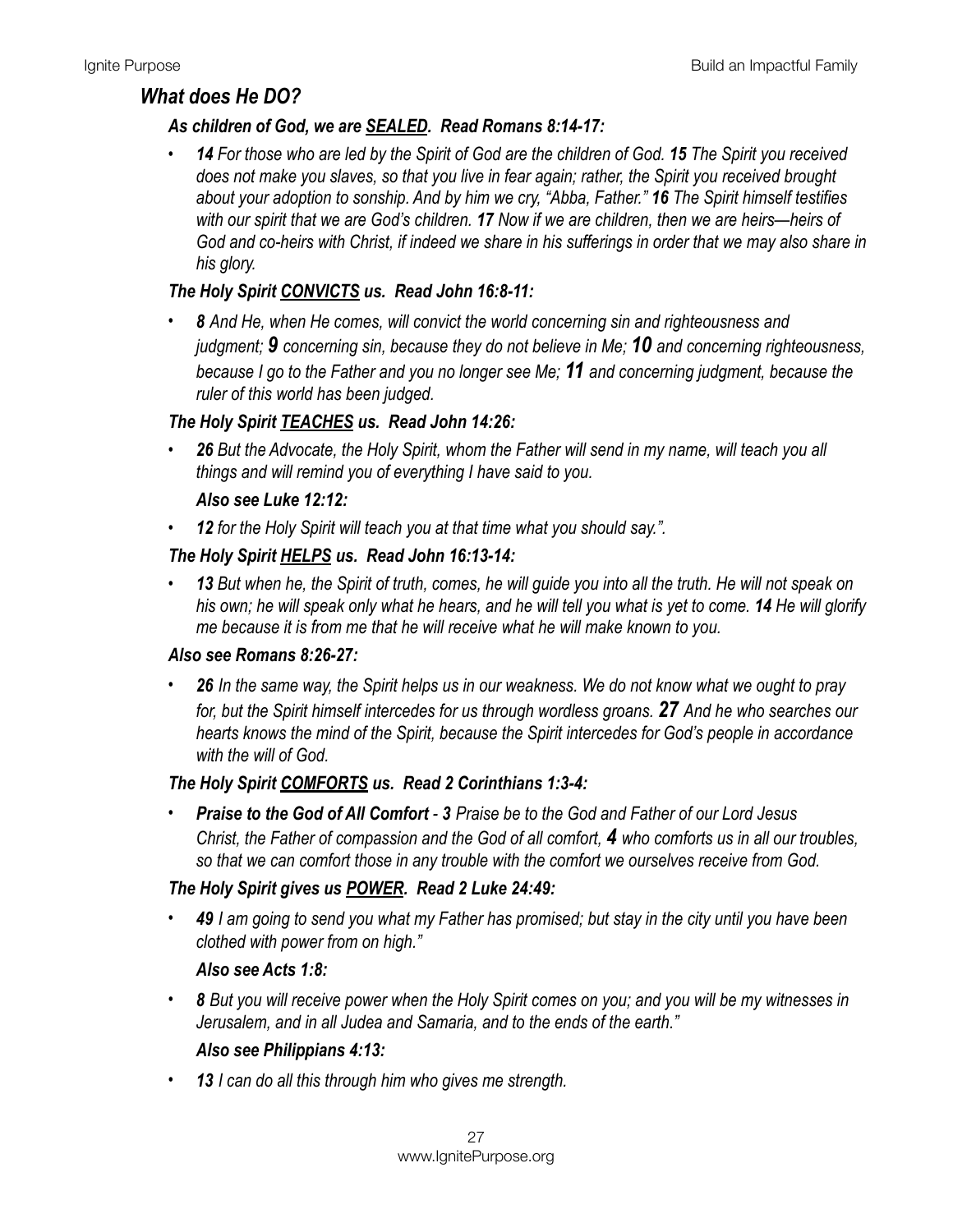## *Couple's Breakout: 15 minutes*

## *Re-Read John 14:16, 26, and 16:7:*

- *• 16 And I will ask the Father, and he will give you another advocate to help you and be with you forever—*
- *• 26 But the Advocate, the Holy Spirit, whom the Father will send in my name, will teach you all things and will remind you of everything I have said to you.*
- *• 7 But very truly I tell you, it is for your good that I am going away. Unless I go away, the Advocate will not come to you; but if I go, I will send him to you.*
- **✓** *What three areas of your marriage most need the Holy Spirit's help?*
- **✓** *Provide three practical examples of how the Holy Spirit might be prompting you to treat your spouse better.*
- **✓** *Since it's so important to verbalize your appreciation as your spouse begins to change their behavior, talk about positive ways your spouse has tried to change in the past and how it would make you FEEL to have them change in the future.*

## *Group Discussion: Encourage One Another: 5 minutes*

*Each spouse would do well to verbalize his or her appreciation for changed behavior as we allow the Holy Spirit to work in us. Look for ways to encourage one another in your daily life and be submissive and receptive to the Holy Spirit's guidance.*

## *Read 1 Thessalonians 5:11*

*• 11 Therefore encourage one another and build each other up, just as in fact you are doing.* 

## *Homework Review & Closing Prayer: 5 minutes*

*You can't lose your salvation, but…* 

## *Read 1 John 3:4*

*• 4 Everyone who sins breaks the law; in fact, sin is lawlessness.* 

\_\_\_\_\_\_\_\_\_\_\_\_\_\_\_\_\_\_\_\_\_\_\_\_\_\_\_\_\_\_\_\_\_\_\_\_\_\_\_\_\_\_\_\_\_\_\_\_\_\_\_\_\_\_\_\_\_\_\_\_\_\_\_\_\_\_\_\_\_\_\_\_\_\_\_\_\_\_\_\_\_\_\_\_\_\_\_\_\_\_\_\_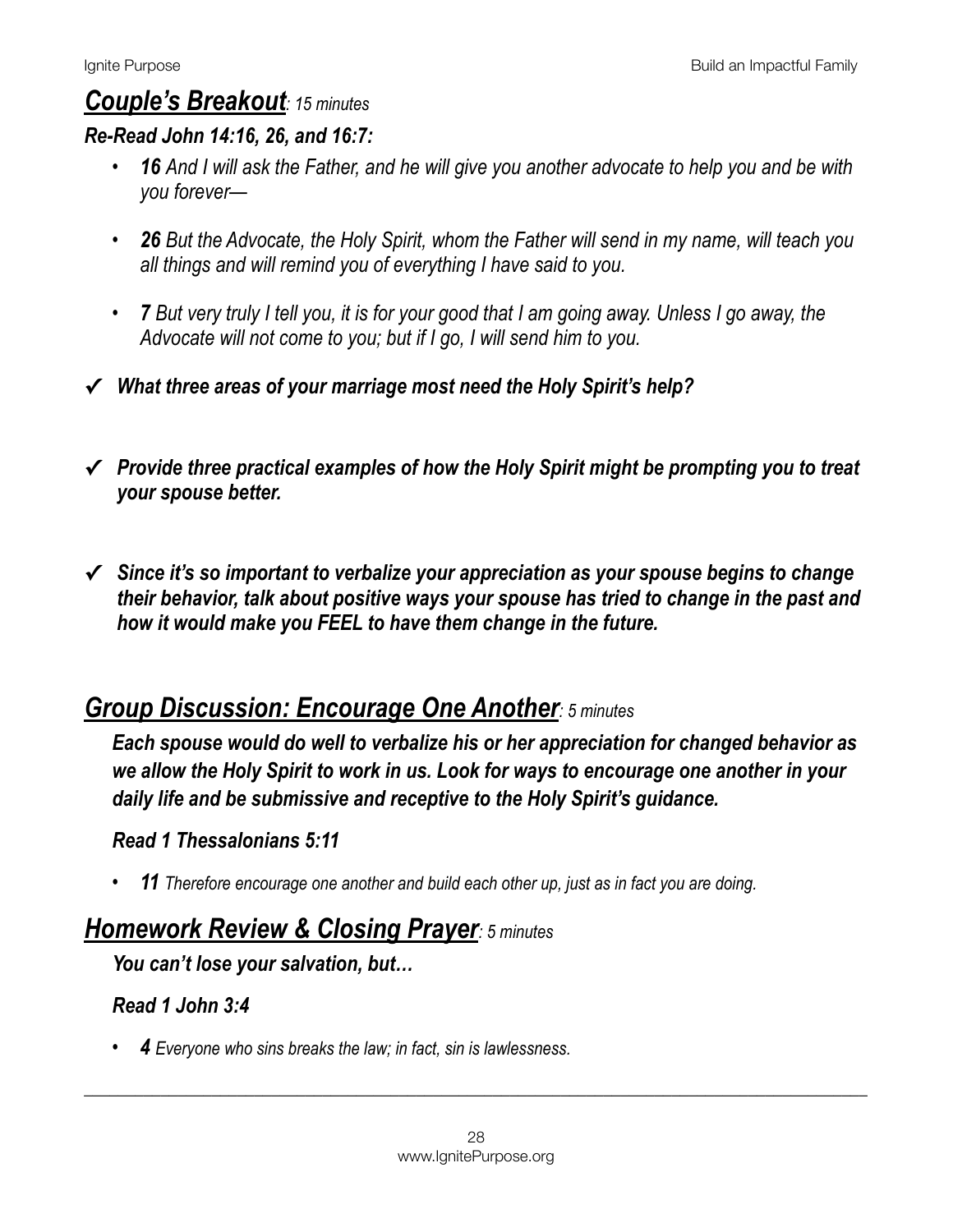## *HOMEWORK: The Holy Spirit in YOUR Marriage:*

*We need the Holy Spirit to overcome our flesh and to live with the gifts that God wants us to experience. There is NO better place to start living out these gifts than YOUR MARRIAGE!* 

### *Together, read the following verses:*

#### *Romans 8:5-9 and 1 Peter 4:3 out loud:*

*• 19 The acts of the flesh are obvious:* 

- *• 5 Those who live according to the flesh have their minds set on what the flesh desires; but those who live in accordance with the Spirit have their minds set on what the Spirit desires. 6 The mind governed by the flesh is death, but the mind governed by the Spirit is life and peace. 7 The mind governed by the flesh is hostile to God; it does not submit to God's law, nor can it do so. 8 Those who are in the realm of the flesh cannot please God.*
- *• 9 You, however, are not in the realm of the flesh but are in the realm of the Spirit, if indeed the Spirit of God lives in you. And if anyone does not have the Spirit of Christ, they do not belong to Christ.*

#### *1 Peter 4:3:*

*• 21 For it is from within, out of a person's heart, that evil thoughts come—sexual immorality, theft, murder, 22 adultery, greed, malice, deceit, lewdness, envy, slander, arrogance and folly. 23 All these evils come from inside and defile a person."* 

### *Now INDIVIDUALLY Read Galatians 5:16-21 and focus on "the acts of the flesh" in verses 19-21 and circle the one's you struggle with for discussion:*

- *• 16 So I say, walk by the Spirit, and you will not gratify the desires of the flesh. 17 For the flesh desires what is contrary to the Spirit, and the Spirit what is contrary to the flesh. They are in conflict with each other, so that you are not to do whatever you want. 18 But if you are led by the Spirit, you are not under the law.* 
	- *sexual immorality, Sexual expression outside marriage: ................................... [Link here](https://www.gotquestions.org/sexual-immorality.html) - impurity and debauchery; Indulgence of lust: ...................... [Link here](https://www.gotquestions.org/debauchery.html) - 20 idolatry and witchcraft; Excessive devotion to a person or thing: ..................... [Link here](https://www.gotquestions.org/idolatry-definition.html) - hatred, discord, Hateful thoughts are an act of murder: ..................................... [Link here](https://www.gotquestions.org/Bible-hate.html) - jealousy, Being controlled by our own desires: ................................................. [Link here](https://www.gotquestions.org/jealousy-Bible.html) - fits of rage, Giving in to one's temper is a sin: ............................................. [Link here](https://www.gotquestions.org/controlling-your-temper.html)  - selfish ambition, Elevate oneself over others: .................................... [Link here](https://www.gotquestions.org/selfish-ambition-vain-conceit.html) - dissensions, Lack of agreement or harmony: .......................................... [Link here](https://www.gotquestions.org/in-one-accord.html)  - factions, Group that is self-seeking : clique: ................................................. [Link here](https://www.bibletools.org/index.cfm/fuseaction/topical.show/RTD/cgg/ID/2028/Factions.htm) - 21 and envy; To want what belongs to someone else.: ......................................... [Link here](https://www.gotquestions.org/Bible-envy.html) - drunkenness, Christians should avoid drunkenness: ........................................ [Link here](https://www.gotquestions.org/sin-alcohol.html)* - orgies, and the like. ................................Groups defiling the marriage bed: [Link here](http://godrules.net/articles/orgy-revelings.htm) *I warn you, as I did before, that those who live like this will not inherit the kingdom of God.*

## *Now, discuss the one's you circled with your spouse.*